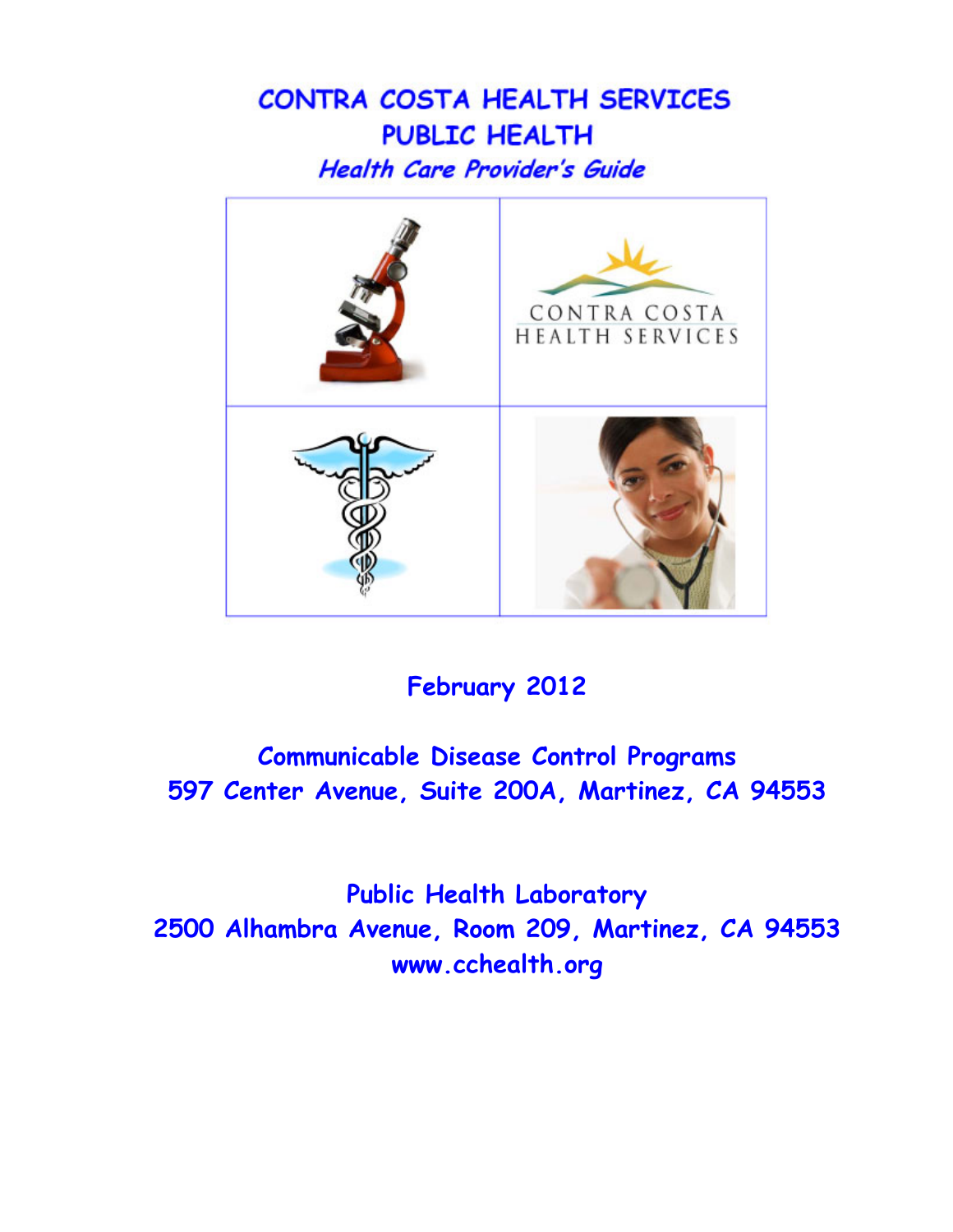## **Communicable Disease General Information: 925‐313‐6740**

## **Communicable Disease Regulations**

The Communicable Disease Control Program operates under the authority of the California State Department of Health Services and the California Administrative Code, Title 17, Section 2500 through 2540. Section 2500 states that in reporting to the local **authority,** "It shall be the duty of every health care provider, knowing of or in attendance on a case or suspected case of any of the diseases or conditions listed in subsection (j) of this section, to report to the local health officer for the jurisdiction where the patient resides . . ." In addition, Section 2505 requires notification by clinical laboratories to the health officer of the local health jurisdiction in which the health care provider who first submitted the specimen is located. **The Confidential Morbidity Report (CMR) is available by calling 925‐313‐6740 or on our website at http://cchealth.org/groups/cd/providers.php**

#### **Reportable Communicable Diseases**

|                                 | Acquired Immune Deficiency Syndrome (AIDS)<br>(HIV infection only: see "Human Immunodeficiency Virus") | ⊳ש kax<br>$FAX$ $\mathbb{O}$ $\boxtimes$ | Poliovirus Intection<br>Psittacosis                                                                        |
|---------------------------------|--------------------------------------------------------------------------------------------------------|------------------------------------------|------------------------------------------------------------------------------------------------------------|
| $FAX$ $\mathbb{O}$ $\boxtimes$  | Amebiasis                                                                                              |                                          |                                                                                                            |
|                                 | Anaplasmosis/Ehrlichiosis                                                                              | $FAX$ $\mathbb{O}$                       | Q Fever                                                                                                    |
| <b>O</b> 1                      | Anthrax, human or animal                                                                               | O ! .                                    | Rabies, human or animal                                                                                    |
| $FAX$ $\mathbb{D}$              | <b>Babesiosis</b>                                                                                      |                                          |                                                                                                            |
| OD 1.                           | Botulism (Infant, Foodborne, Wound, Other)                                                             |                                          | Rickettsial Diseases (non-Rocky Mountain Spotted                                                           |
|                                 | Brucellosis, animal (except infections due to Brucella canis)                                          |                                          | Fever), including Typhus and Typhus-like Illnesses<br>Rocky Mountain Spotted Fever                         |
| <b>O</b> !                      | Brucellosis, human                                                                                     |                                          | Rubella (German Measles)                                                                                   |
| $FAX$ $\mathbb{Q}$              | Campylobacteriosis                                                                                     |                                          | Rubella Syndrome, Congenital                                                                               |
|                                 | Chancroid                                                                                              | $FAX$ $\mathbb{Q}$                       | Salmonellosis (Other than Typhoid Fever)                                                                   |
| $FAX$ $\mathbb{Q}$              | Chickenpox (Varicella) (only hospitalizations and deaths)                                              | <b>O</b> !                               | Scombroid Fish Poisoning                                                                                   |
|                                 | Chlamydia trachomatis infections, including lymphogranuloma                                            | $\mathbf{Q}$ !                           | Severe Acute Respiratory Syndrome (SARS)                                                                   |
|                                 | venereum (LGV)                                                                                         | <b>O</b> !                               | Shiga toxin (detected in feces)                                                                            |
| O 1                             | Cholera                                                                                                | $FAX$ $\mathbb{Q}$                       | Shigellosis                                                                                                |
| O !                             | Ciguatera Fish Poisoning                                                                               | O !                                      | Smallpox (Variola)                                                                                         |
|                                 | Coccidioidomycosis<br>Creutzfeldt-Jakob Disease (CJD) and other Transmissible                          | FAX ① ⊠                                  | Staphylococcus aureus infection (only a case resulting in                                                  |
|                                 | Spongiform Encephalopathies (TSE)                                                                      |                                          | death or admission to an intensive care unit of a person                                                   |
| $FAX \mathbb{O} \cong$          | Cryptosporidiosis                                                                                      |                                          | who has not been hospitalized or had surgery, dialysis,                                                    |
|                                 | Cyclosporiasis                                                                                         |                                          | or residency in a long-term care facility in the past<br>year, and did not have an indwelling catheter or  |
|                                 | Cysticercosis or taeniasis                                                                             |                                          | percutaneous medical device at the time of culture)                                                        |
| 0 I                             | Dengue                                                                                                 |                                          | FAX $\mathbb{Q}$ $\mathbb{Z}$ Streptococcal Infections (Outbreaks of Any Type and                          |
| 0 I<br>O 1                      | Diphtheria<br>Domoic Acid Poisoning (Amnesic Shellfish Poisoning)                                      |                                          | Individual Cases in Food Handlers and Dairy Workers                                                        |
| $FAX$ $\mathbb{O}$              |                                                                                                        |                                          | Only)                                                                                                      |
|                                 | Encephalitis, Specify Etiology: Viral, Bacterial, Fungal,<br>Parasitic                                 | $FAX$ $\mathbb{O}$                       | <b>Syphilis</b>                                                                                            |
| <b>OD</b> 1                     | Escherichia coli: shiga toxin producing (STEC) including E. coli                                       |                                          | Tetanus                                                                                                    |
|                                 | 0157                                                                                                   |                                          | Toxic Shock Syndrome                                                                                       |
|                                 | * FAX 1 Soodborne Disease                                                                              | $FAX$ $\mathbb{O}$ $\boxtimes$           | Trichinosis                                                                                                |
|                                 | Giardiasis                                                                                             |                                          | $FAX \circled{0}$ Tuberculosis                                                                             |
|                                 | <b>Gonococcal Infections</b>                                                                           |                                          | Tularemia, animal                                                                                          |
| $FAX$ $\mathbb{O}$ $\mathbb{M}$ | Haemophilus influenzae, invasive disease (report an incident of                                        | $_{\odot}$ !                             | Tularemia, human                                                                                           |
| O !                             | less than 15 years of age)<br><b>Hantavirus Infections</b>                                             | $FAX$ $\mathbb{O}$ $\mathbb{M}$          | Typhoid Fever, Cases and Carriers                                                                          |
| $\mathbf{O}$ !                  | Hemolytic Uremic Syndrome                                                                              |                                          |                                                                                                            |
| $FAX$ $\mathbb{D}$              | Hepatitis A, acute infection                                                                           | $_{\odot}$ !                             | Viral Hemorrhagic Fevers, human or animal (e.g.,                                                           |
|                                 | Hepatitis B (specify acute case or chronic)                                                            |                                          | Crimean-Congo, Ebola, Lassa, and Marbug viruses)                                                           |
|                                 | Hepatitis C (specify acute case or chronic)                                                            |                                          | $FAX \circledcirc \cong$ West Nile virus (WNV) Infection                                                   |
|                                 | Hepatitis D (Delta) (specify acute case or chronic                                                     | <b>O</b> !                               | <b>Yellow Fever</b>                                                                                        |
|                                 | Hepatitis E, acute infection                                                                           |                                          |                                                                                                            |
|                                 | Influenza, deaths in laboratory-confirmed cases for age                                                | O 1                                      | OCCURRENCE of ANY UNUSUAL DISEASE                                                                          |
|                                 | 0-64 years<br>Influenza, novel strains (human)                                                         | Q !                                      | OUTBREAKS of ANY DISEASE (Including diseases not<br>listed in $$2500$ ).                                   |
|                                 | Legionellosis                                                                                          |                                          | Specifiy if institutional and/or open community.                                                           |
|                                 | Leprosy (Hansen Disease)                                                                               |                                          |                                                                                                            |
|                                 | Leptospirosis                                                                                          |                                          | Non-Communicable Diseases and Conditions<br>Cancer (except - 1) basal and squamous cell skin cancer unless |
| $FAX$ $\mathbb{O}$              | Listeriosis                                                                                            |                                          | occurring on the genitalia and 2) carcinoma in-situ                                                        |
|                                 | Lyme Disease                                                                                           |                                          | and CIN III of the cervix)                                                                                 |
| $FAX$ $\mathbb{D}$              | Malaria                                                                                                |                                          | Disorders characterized by lapses of consciousness                                                         |
| O 1                             | Measles (Rubeola)                                                                                      |                                          | Pesticide-related illness or injury                                                                        |
| $FAX$ $\mathbb{Q}$ $\boxtimes$  | Meningitis, Specify Etiology: Viral, Bacterial, Fungal, Parasitic                                      | $Q$ !                                    | = Report immediately by telephone.                                                                         |
| O 1                             | <b>Meningococcal Infections</b>                                                                        |                                          | = Report immediately by phone when two or more cases or                                                    |
|                                 | Mumps                                                                                                  |                                          | suspected cases of foodborne disease from separate<br>households are suspected to have the.                |
| 0 I                             | Paralytic Shellfish Poisoning<br>Pelvic Inflammatory Disease (PID)                                     | $FAX$ $\circledcirc$ $\approx$           | = Report by electronic transmission, fax, phone or mail within                                             |
| $FAX \mathbb{Q} \cong$          |                                                                                                        |                                          | one working day of identification.                                                                         |
|                                 | Pertussis (Whooping Cough)                                                                             |                                          | All other diseases conditions should be reported by fax                                                    |

 **! Plague, human or animal** 

|                                                                         | FAX $\mathbf{0} \boxtimes$ Poliovirus Infection                                                                                                                                                                                                                                                                                                      |  |  |  |
|-------------------------------------------------------------------------|------------------------------------------------------------------------------------------------------------------------------------------------------------------------------------------------------------------------------------------------------------------------------------------------------------------------------------------------------|--|--|--|
| $FAX$ $\mathbb{O}$                                                      | Psittacosis                                                                                                                                                                                                                                                                                                                                          |  |  |  |
| $FAX \mathbb{O} \boxtimes \mathbb{Q}$ Fever<br><b>O</b> !               | Rabies, human or animal                                                                                                                                                                                                                                                                                                                              |  |  |  |
| $FAX$ $\mathbb{O}$                                                      | <b>Relapsing Fever</b><br>Rickettsial Diseases (non-Rocky Mountain Spotted<br>Fever), including Typhus and Typhus-like Illnesses<br>Rocky Mountain Spotted Fever<br>Rubella (German Measles)<br>Rubella Syndrome, Congenital                                                                                                                         |  |  |  |
| $FAX$ $\mathbb{O}$ $\boxtimes$<br>$\mathbf{Q}$ !<br><b>OD</b> !<br>00 I | Salmonellosis (Other than Typhoid Fever)<br>Scombroid Fish Poisoning<br>Severe Acute Respiratory Syndrome (SARS)<br>Shiga toxin (detected in feces)                                                                                                                                                                                                  |  |  |  |
| $FAX$ $\mathbb{O}$ $\boxtimes$<br>$\sigma$ !                            | Shigellosis<br>Smallpox (Variola)                                                                                                                                                                                                                                                                                                                    |  |  |  |
| $FAX$ $\mathbb{O}$ $\boxtimes$                                          | Staphylococcus aureus infection (only a case resulting in<br>death or admission to an intensive care unit of a person<br>who has not been hospitalized or had surgery, dialysis,<br>or residency in a long-term care facility in the past<br>year, and did not have an indwelling catheter or<br>percutaneous medical device at the time of culture) |  |  |  |
| FAX $\mathbf{0} \boxtimes$                                              | Streptococcal Infections (Outbreaks of Any Type and<br>Individual Cases in Food Handlers and Dairy Workers<br>Only)                                                                                                                                                                                                                                  |  |  |  |
| $FAX$ $\mathbb{O}$ $\boxtimes$                                          | Syphilis<br>Tetanus<br>Toxic Shock Syndrome                                                                                                                                                                                                                                                                                                          |  |  |  |
| $FAX$ $\mathbb{O}$ $\boxtimes$                                          | Trichinosis                                                                                                                                                                                                                                                                                                                                          |  |  |  |
| $FAX$ $\mathbb{O}$ $\boxtimes$<br>O !                                   | Tuberculosis<br>Tularemia, animal<br>Tularemia, human                                                                                                                                                                                                                                                                                                |  |  |  |
| $FAX$ $\mathbb{O}$ $\boxtimes$                                          | Typhoid Fever, Cases and Carriers                                                                                                                                                                                                                                                                                                                    |  |  |  |
| $FAX$ $\mathbb{O}$ $\boxtimes$<br>O !                                   | <b>Vibrio Infections</b><br>Viral Hemorrhagic Fevers, human or animal (e.g.,<br>Crimean-Congo, Ebola, Lassa, and Marbug viruses)                                                                                                                                                                                                                     |  |  |  |
| $FAX$ $\mathbb{O}$<br><b>OD</b> !                                       | West Nile virus (WNV) Infection<br><b>Yellow Fever</b>                                                                                                                                                                                                                                                                                               |  |  |  |
| $FAX$ $\mathbb{O}$<br><b>O</b> !<br>O !                                 | <b>Yersiniosis</b><br>OCCURRENCE of ANY UNUSUAL DISEASE<br>OUTBREAKS of ANY DISEASE (Including diseases not<br>listed in § 2500).<br>Specifiy if institutional and/or open community.                                                                                                                                                                |  |  |  |
| Non-Communicable Diseases and Conditions                                |                                                                                                                                                                                                                                                                                                                                                      |  |  |  |

- **occurring on the genitalia and 2) carcinoma in- situ and CIN III of the cervix)**
- **Disorders characterized by lapses of consciousness**
- **Pesticide-related illness or injury**
- **!** = Report immediately by telephone.
	- = Report immediately by phone when two or more cases or suspected cases of foodborne disease from separate households are suspected to have the.
- $FAX \circledcirc \cong$  = Report by electronic transmission, fax, phone or mail within one working day of identification.
	- = All other diseases/conditions should be reported by fax, phone or mail within seven calendar days of identification.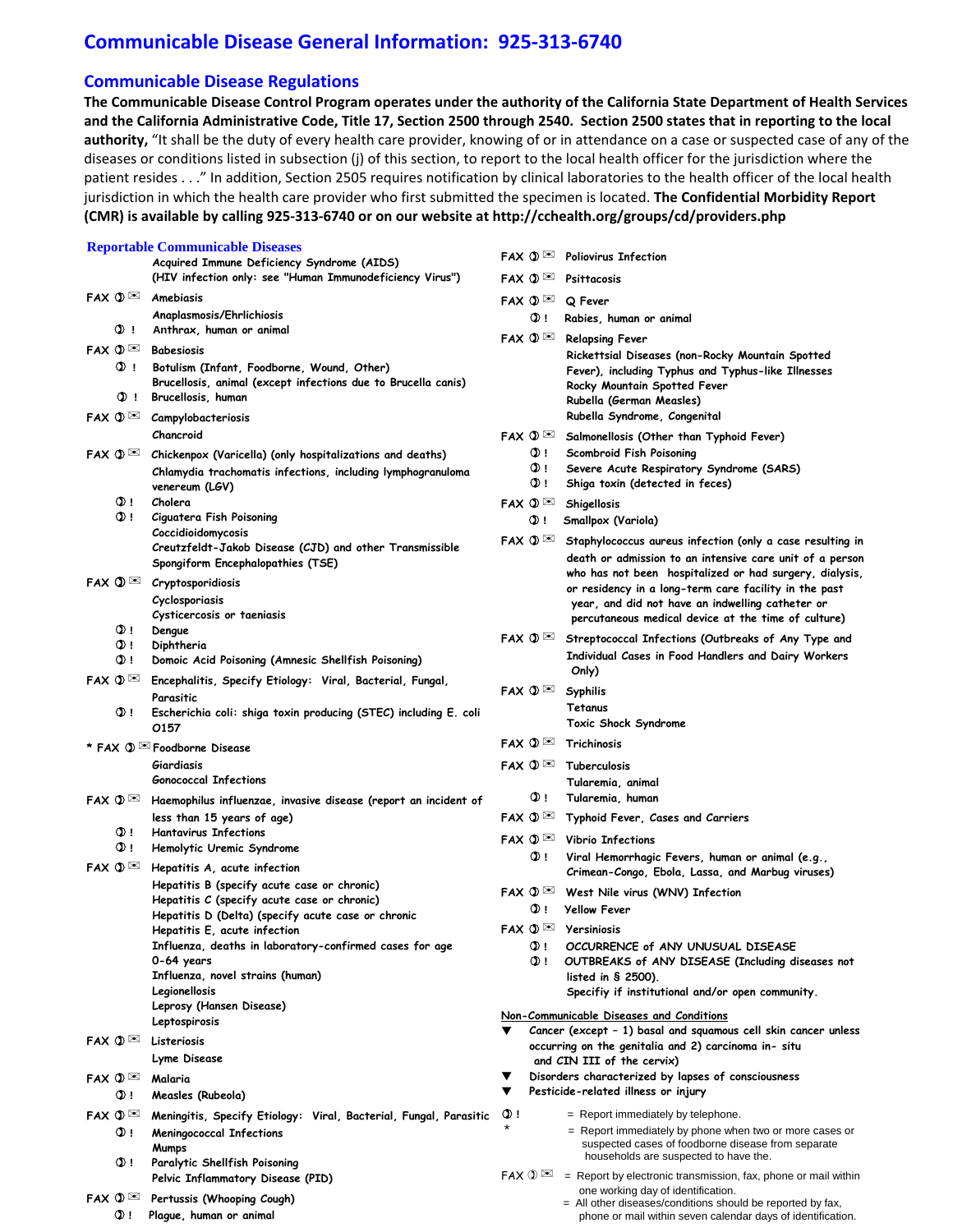## **Confidential Morbidity Reports:**

For the most current versions of the Confidential Morbidity Report, visit the following website: http://cchealth.org/groups/cd/providers.php

### **Communicable Disease Control (CD): 925‐313‐6740**

#### For after hours emergencies, call Sheriff's Dispatch at 925-646-2441 and ask for the Health Officer on call.

Consultation and information are available on all communicable diseases including hepatitis, vaccine preventable diseases, rabies, plague, enteric pathogens and other general CD problems. As ongoing surveillance, all salmonella, shigella and hepatitis cases are investigated to determine source, possible transmission and recommend contact prophylaxis. In addition, when restaurants or day care centers are involved, the CD section coordinates and directs epidemiological field investigation, working closely with Environmental Health and the Public Health Laboratory. The business/household is investigated to determine the source and implement measures to prevent further spread to individuals or the community. These measures may include specimen collection, exclusion from work or school and/or placement in isolation for the duration of communicability.

#### **Rabies Control: 925‐313‐6740**

#### For after hours consultation, call Sheriff's Dispatch at 925-646-2441 and ask for the Health Officer on call.

CD shares joint responsibility with Animal Services in the surveillance, investigation and quarantine of animals suspected of having rabies or biter animals, for rabies control. All testing of animals is approved through the CD office and testing is done in the Public Health Laboratory. Education and prevention are of primary concern in rabies control. The education message includes: symptoms, information on prophylaxis, animal species at risk, how to avoid exposure and how to safeguard areas around the home. Vaccination of pets and avoidance of contact with wild animals is strongly encouraged. For animal bite reporting, please call Animal Services: Martinez 925-335-8300 or Pinole 510-374-3966.

#### **Immunizations: 925‐ 313‐6767**

Public Health Immunization Clinics offer currently recommended immunizations for children, adolescents and adults. TB testing is not available at these clinics. For clinic times and locations in eight languages, please call **1‐800‐246‐2494**. Clinic information is also available on our website at http://cchealth.org/services/immunization/clinics.php

Immunization Program staff is available for consultation, information and training about vaccines, immunization schedules for children, adolescents and adults, and vaccine storage and handling. We also offer Immunization Registry software to store immunization histories, record vaccines given including lot number, and recommend next vaccinations due dates.

#### **Travel Immunizations: 925‐313‐6488**

Travel vaccines are available by appointment only. For information and to make an appointment, please call 925‐ 313‐6488. Information on travel vaccines available and prices is available on our website at http://cchealth.org/services/immunization/travel.php

#### **Perinatal Hepatitis B Prevention Program: 925‐313‐6767**

Contra Costa County participates in the California Perinatal Hepatitis B Prevention Program with the goal of eliminating Hepatitis B virus transmission between mother and baby. This program follows pregnant women who are hepatitis B surface antigen (HBsAg) positive. This is to ensure appropriate immunoprophylaxis for infants born to these mothers and post-vaccination serologic tests and immunizations for susceptible household contacts. We encourage all providers, including obstetricians, to report pregnant women who test positive for the Hepatitis B virus to Public Health.

#### **Health Emergency Response: 925‐313‐6740**

#### For after hours emergencies, call Sheriff's Dispatch at 925-646-2441 and ask for the Health Officer on call.

The Health Emergency Response Program develops and exercises emergency plans to prepare and respond to health emergencies and health consequences of disasters. Response plans include pandemic flu, bioterrorism, mass prophylaxis, medical needs sheltering, and crisis and emergency risk communications, among others. The Program is responsible for sending emergency notifications and alerts to physicians on disease outbreaks and emergent infections or health issues. In addition, the unit has a provider page on the Department's website, which gives detailed medical information on emergent diseases, treatment and laboratory specimen collection information: http://ccchealth.org/topics/providers/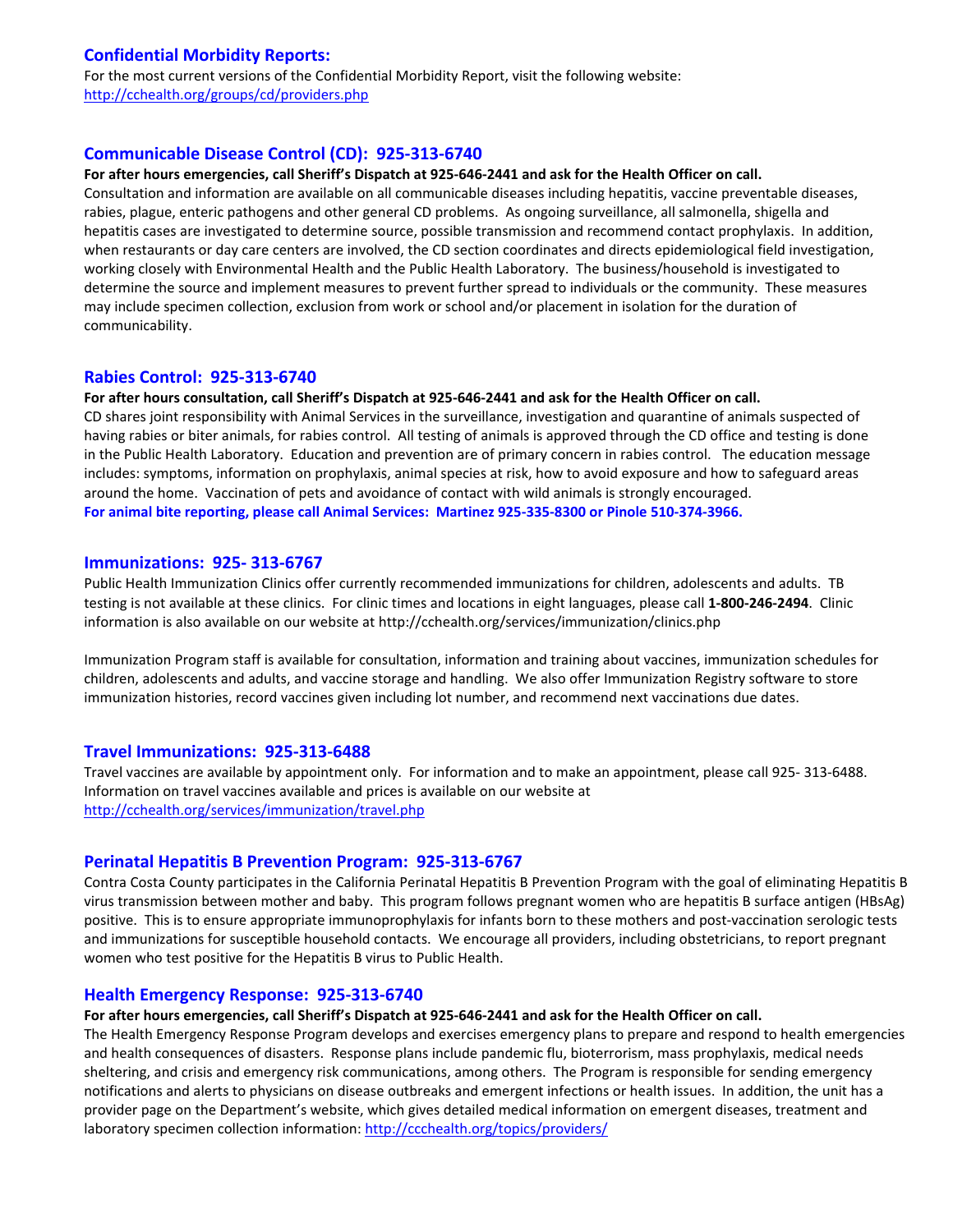## **Tuberculosis (TB): 925‐313‐6740**

The TB Control Program receives reports on all cases of TB. Physicians, laboratory directors and other providers are required by law to report confirmed and suspected cases of TB to Public Health within one working day of the diagnosis of TB or suspected TB. Reports must include the following information (if known): the date of onset, the date of diagnosis, the patient's name, address, telephone number, occupation, race, sex, date of birth, date of death (if applicable), diagnostic status, bacteriologic, radiologic, Interferon‐y release assay (IGRA) and tuberculin skin test findings, information regarding the risk of transmission of the disease to other persons, a list of anti‐TB medications prescribed and the contact information of the medical provider. Reports may be made by phone to 925‐313‐6740 or fax 925‐313‐6465. Providers are also required to make follow‐up reports to Public Health upon request, and whenever a patient ceases treatment for TB disease prior to completion (H&S 121362).

In addition to case reporting, the law requires that patients with suspected or confirmed active TB may not be discharged or transferred from a health facility until a written discharge plan has been received and approved by Public Health, unless the transfer is due to an immediate need for a higher level of care or is to a correctional institution. The discharge plan must be submitted to Public Health as soon as possible, but not less than twenty-four hours prior to expected discharge and include updated clinical and bacteriologic status, all medications prescribed, a verified patient address and the name and address of the medical provider who will follow the patient. Public Health staff will review discharge plans within one working day and return to submitter**.** Additional information about requirements of the discharge plan and the required forms are available at our website http://www.cchealth.org/topics/tb/providers.php or by phone at 925-313-6740.

Public Health Nurses (PHN) provide case management and contact investigation to all patients with active TB. A PHN visits each patient throughout the course of treatment to promote and ensure adherence to and completion of therapy. In addition, the PHN provides testing to exposed contacts and if indicated assists contacts with further diagnostic appointments to rule out TB infection and/or disease.

We provide Directly Observed Therapy (DOT) for TB patients in Contra Costa, especially for those at risk of non-adherence. Medications are brought to the patient and ingestion is observed and documented by a Disease Investigator or PHN. Medication sheets are sent to the provider periodically, and on request. To promote and assist with adherence, transportation, food vouchers and other incentives are provided. We are happy to discuss necessity of DOT with providers and possible alternate arrangements. Please call us at 925‐313‐6740 if you would like to discuss your patient's therapy or the DOT program.

Latent TB Infection (LTBI): Providers are requested to report patients with LTBI, who are < 5 years of age. PHNs provide case management to promote adherence and completion of therapy for persons with LTBI.

Medical consultation is available regarding the management of patients. Please call 925‐313‐6740 if needed to discuss a specific case. More information for providers is available at our website http://www.cchealth.org/topics/tb/providers.php

## **Epidemiology, Surveillance and Health Data Unit (ESHD): 925‐313‐6323**

The Public Health Epidemiology unit is responsible for gathering and analyzing data and producing reports on this health data for Contra Costa County. Reports available to health care providers and the general public include: AIDS, tuberculosis and general communicable disease. This unit monitors and does active surveillance on specific diseases including AIDS and tuberculosis. More recently, the unit has added Geographic Information System (GIS) capabilities to map disease occurrence, identify disease clusters or outbreaks and other related factors. County specific health data, analysis and reports are available via www.cchealth.org/groups/epidemiology/. For further information or requests for data, please call 925-313-6323 or a request may be faxed to 925‐313‐6344.

## **Sexually Transmitted Disease (STD): 925‐313‐6750**

The STD program has three evening clinics each week, which offer STD screening services for people 12 years of age and older. Patients are screened and treated for syphilis, gonorrhea, chlamydia, trichomoniasis, herpes (when lesions are present) and other STDs. Please call (925) 313‐6750 for an appointment and to advise clinic staff of special problems with a referred case or for consultation and information.

**STD Clinic Locations:**

- **3052 Willow Pass Road, Concord ‐ Tuesday**
- **2311 Loveridge Road, Pittsburg ‐ Wednesday**
	- **39th and Bissell, Richmond ‐ Thursday**

#### **For clinic times call: 925‐313‐6750.**

Field investigation in the STD program involves locating and interviewing cases and contacts to diagnosed cases of syphilis, chlamydia and gonorrhea. When necessary, contacts are referred for diagnosis and treatment. All services are confidential.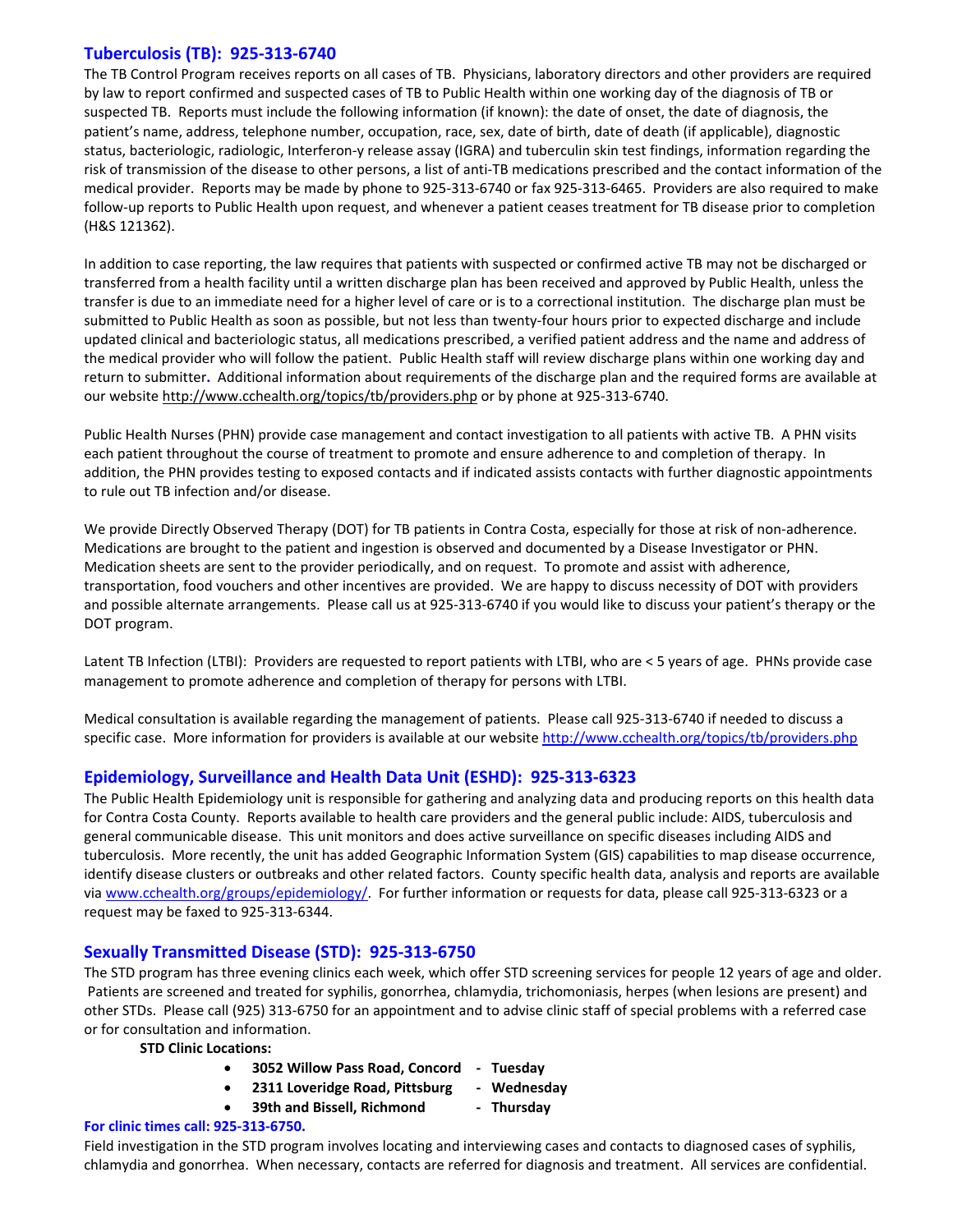### **HIV/AIDS: 925‐313‐6771**

The HSD AIDS Program serves Contra Costa residents by providing general community education about HIV and HIV/AIDS services, provides HIV/STD testing at key venues throughout the County and provides case surveillance. HIV+ clients may access a continuum of services that include: medical case management, legal assistance, substance abuse and mental health support, transportation, housing assistance and food assistance. Individuals with AIDS who have full scope MediCal may access the MediCal Waiver Nurse Case Management Program. A toll free number is available for a listing of services and resources. Please call 1‐800‐287‐0200. A confidential message may be left anytime or an AIDS program receptionist is available from 8:00 a.m. to 12:00 p.m. and 1:00 to 5:00 p.m., Monday through Friday at the general number 925‐313‐6771.

## **Services To People Living With HIV/AIDS**

Community‐based case managers provide services for individuals who are not home bound and a nurse case management team provides services for individuals who are more ill and meet State eligibility criteria for enrollment in the nurse case management program.

Case managers have access to an array of low and no cost services funded in part by the Ryan White Program including enrollment in the AIDS Drug Assistance Program for low and no cost HIV medications. Some services may have income eligibility and other requirements. All services require a letter of diagnosis from a care provider. Contact 925‐313‐6771 for a resource guide or information.

## **HIV/STD Community Education And Prevention Services**

The AIDS/STD Program supports and coordinates community HIV and STD prevention efforts through risk reduction services to high-risk populations. HIV/AIDS educational materials, resource guides, and other risk reduction materials, and a list of Contra Costa pharmacies authorized to dispense a limited number of syringes without a prescription are available. Contact 925‐313‐6771 for a prevention resource guide or more information on prevention programs.

## **HIV Counseling And Testing**

Free, confidential HIV testing is offered with an oral rapid test. Standard oral testing (OraSure), is also offered and provides results in two weeks. Anonymous testing is available at select sites. Services are provided via mobile van at several standing locations throughout the community. Please call 925‐313‐6771 for a schedule of dates and sites for community testing.

## **Partner Counseling And Referral Service (PCRS)**

PCRS is for anyone who is HIV‐positive and has partners who may have been exposed to HIV. A specially trained counselor helps clients explore ways to tell their partners (sex and/or needle sharing) about their possible exposure so that their partners can make informed decisions about testing. The counselor provides sensitive and private support, answers any questions and concerns, and explores options with clients to tell their partners about possible exposure. The health department also provides anonymous partner notification services. Call 925‐313‐6771 for more information or a private appointment.

## **Contra Costa HIV/Aids Consortium, HIV Services Providers Network And HIV Prevention Steering Committee**

If you are interested in participating in our local coalition of individuals and organizations responding to the AIDS epidemic in Contra Costa, please call us at 925‐313‐6771 and learn more about these efforts.

## **HIV Reporting By Name Is Now The Law In California**

It is important that all persons consenting to an HIV test are clearly and explicitly informed that their name and HIV related data will be confidentially gathered and reported. We recommend that all providers include the following language in the HIV testing consent form.

"All HIV related information is confidential. I understand that HIV positive test results and related information as allowed by law will be reported by name to my local health department and to the California Department of Health Services. This reporting will enhance efforts to track the epidemic, monitor transmission trends, and allocate funds for education, prevention and care."

For further assistance on HIV and AIDS reporting call 925‐313‐6323 or fax to 925‐313‐6344.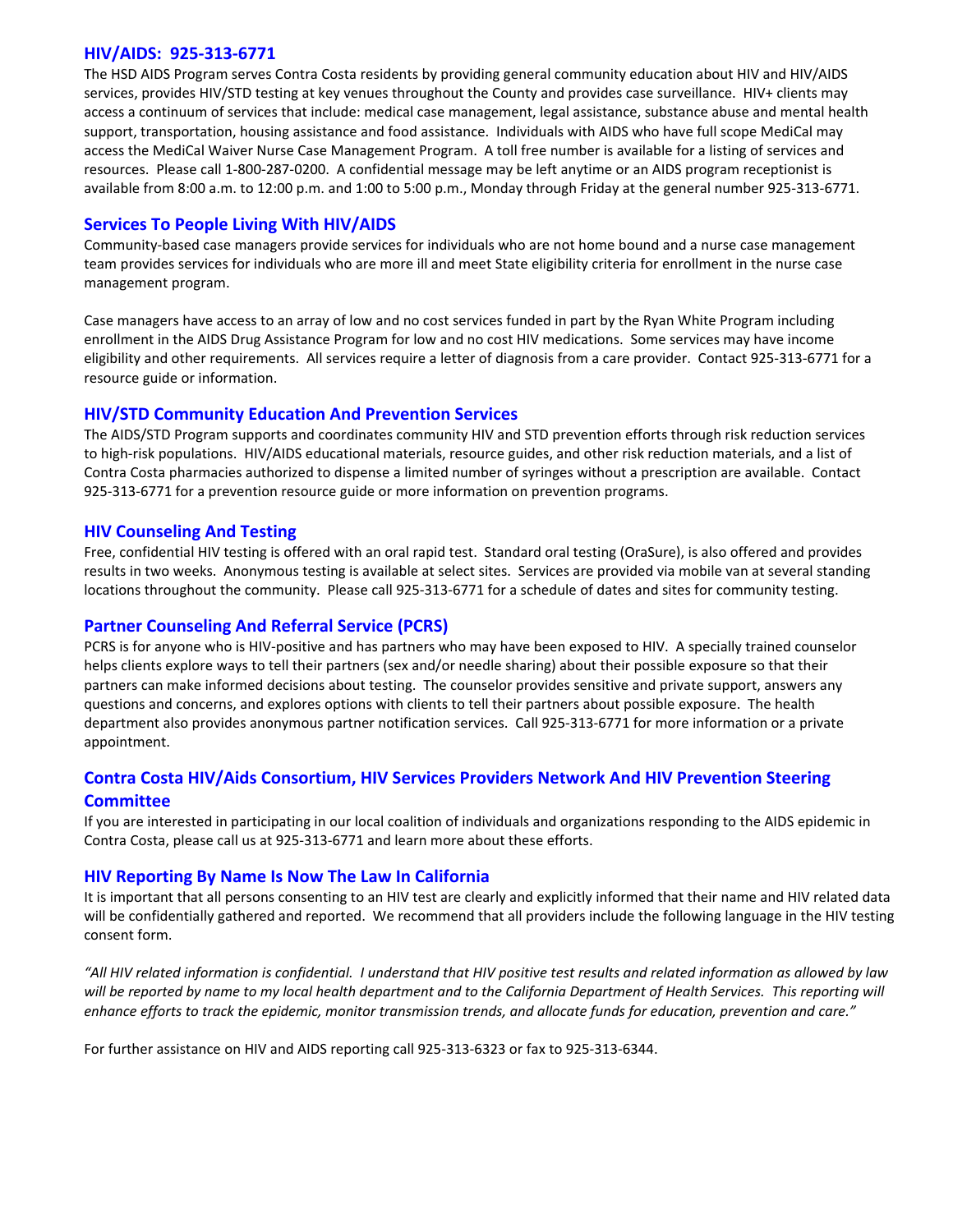## **Public Health Laboratory: 925‐370‐5775**

For after hours emergencies, call Sheriff's Dispatch at 925-646-2441 and ask for the Health Officer on call. The Contra Costa Public Health Laboratory is a California State and Federally certified facility that provides high complexity testing services in the areas of bacteriology, parasitology, mycobacteriology, mycology, immunology, and virology. Microbiological examinations of food and water are also provided in support of Environmental Health Programs. Reference services are an integral part of the laboratory program.

The Public Health Laboratory and its branches are under the direction of the Contra Costa County Health Officer and are regulated by the Laboratory Field Services of the California State Department of Health Services.

#### **Ordering Laboratory Tests**

Laboratory tests may be requested, in writing, by an authorized person, using laboratory test request forms, provided by the laboratory. Oral or written instructions for appropriate specimen collection and specimen mailing containers will be provided upon request. Records of test requisitions are retained for at least 2 years. Patient specimens must be accurately labeled to assure that accurate test results are reported.

#### **Essential Tests to be Submitted to Public Health Laboratory**

Specimens should be submitted to the Public Health Laboratory on patients suspected of having botulism, plague, rabies, typhoid fever, diphtheria, or who have culture positive Isolates of *Mycobacterium tuberculosis*, *Salmonella* sps. or positive malaria blood films.

#### **Botulism**

In adults, diagnosis is established by the demonstration of the specific toxin in the patient's serum or stool. In infants, diagnosis is established by identification of *Clostridium botulinum* organisms and/or toxin in the patient's stool specimen. Call 925-370-5775 for specific instructions.

Infant botulism (< 1 year of age) is managed by the California Department of Public Health Infant Botulism Treatment and Prevention Program www.infantbotulism.org. The 24/7/365 telephone contact number for obtaining consultation and Baby BIG<sup>®</sup> for treatment of infant botulism is 510‐231‐7600.

All other botulism cases are managed by the local health department in consultation with CDPH and the CDC. Consultation for evaluation of a suspected case of botulism may be accessed by calling Communicable Disease at 925‐313‐6740; for after hours emergencies, call Sheriff's Dispatch at 925‐646‐2441 and ask for the Health Officer on call.

#### **Plague**

Diagnosis is confirmed by culture of the causative agent, *Yesinia pestis*, from the patient's blood, buboes, spinal fluid or sputum and by a significant rise in antibody titer.

#### **Rabies Tests**

The Public Health Laboratory examines and tests various animals at high risk for rabies after contact with humans, domestic animals, and for surveillance purposes. Arrangements for animal testing are made through Animal Control, 925‐335‐8300 (Martinez), or 510 ‐374‐3966 (Pinole), and/or Communicable Disease Control at 925‐313‐6740. A fee is charged for rabies testing of animals not considered essential for Public Health rabies control.

#### **Typhoid Fever**

A culture of the organism, *Salmonella typhi*, from which the diagnosis of typhoid fever is established, must be submitted to the Public Health Laboratory for definitive identification. Following treatment, stool and urine specimens must be submitted to Public Health for testing (culture) before clearance of typhoid cases is approved.

#### **Salmonellosis**

A culture on which the diagnosis of salmonellosis (other than typhoid fever) has been established must be submitted to the Public Health Laboratory for definitive identification. Following treatment, stool specimens from individuals in certain occupations (food handler, daycare worker) must be submitted to the Public Health Laboratory for culture and Public Health clearance.

#### **Diphtheria**

Nose, throat and exudate from skin lesions may be submitted to the Public Health Laboratory for diagnosis of diphtheria.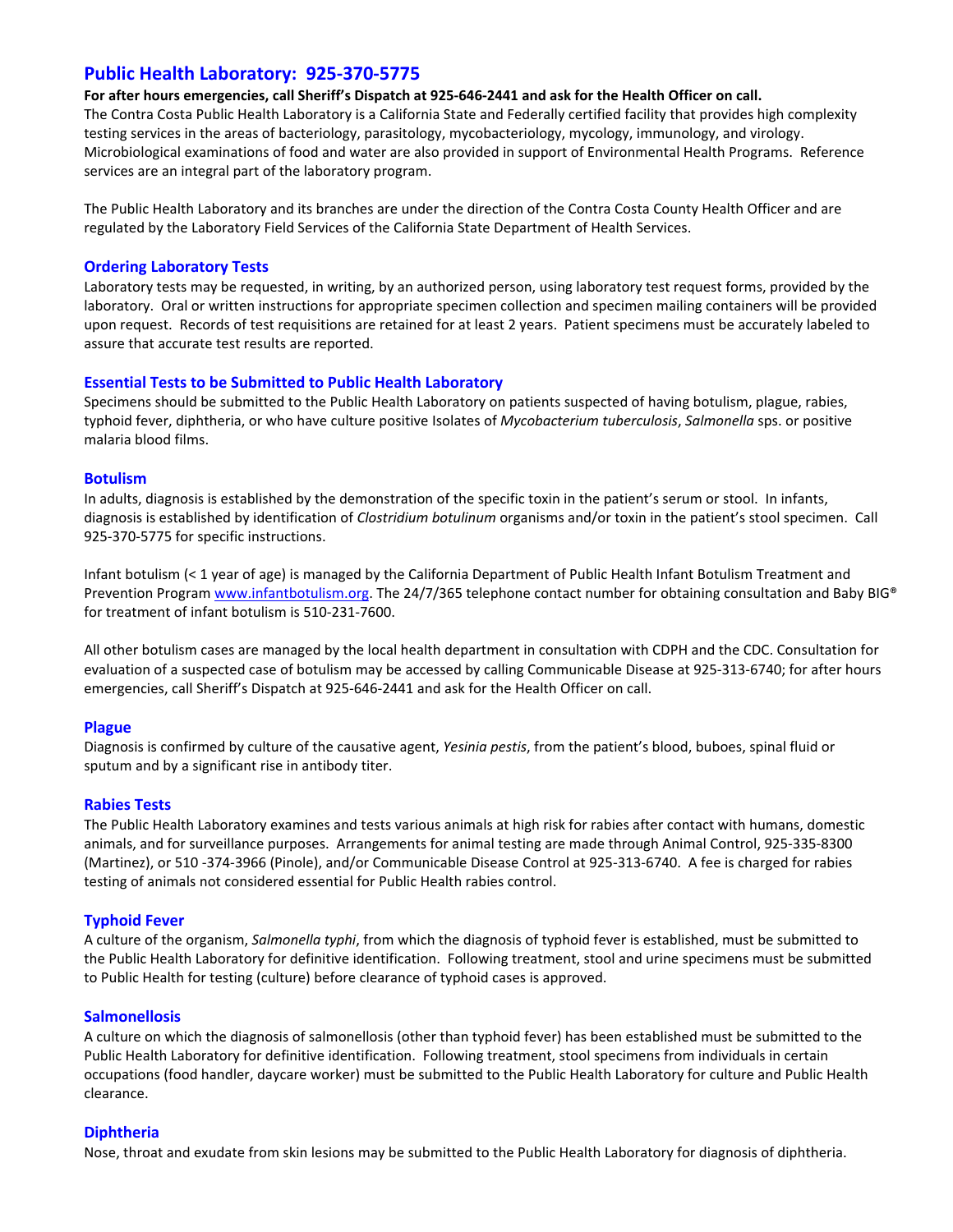#### **Tuberculosis**

Isolation and identification of acid‐fast bacilli (AFB), and drug susceptibility testing on *Mycobacterium tuberculosis* (*M.tb*) are available from the Public Health Laboratory (PHL). Real time Polymerase Chain Reaction (PCR) for M. tuberculosis complex using the Cepheid GeneXpert MTB/RIF test is available for rapid detection of tuberculosis on smear positives or high suspect patients. One isolate of *M.tb* from each patient from whom it is cultured must be submitted to the PHL for definitive identification, drug susceptibility testing, and genotyping (DNA fingerprinting). The name, address and date of birth of the person from whom the specimen was obtained, the date the specimen was obtained, and the name, address and telephone number of the health care provider of the patient must be provided (Title 17, California Code of Regulations, Section 1075). Quantiferon TB assay from blood specimen is also available at the PHL. Special antigen‐coated vacutainer tubes are required for this test.

#### **BioTerrorism**

Whenever a laboratory receives a specimen for the laboratory diagnosis of a suspected human case of the following diseases: ANTHRAX, BOTULISM, BRUCELLOSIS, PLAGUE, SMALLPOX, TULAREMIA and VIRAL HEMORRAHAGIC FEVERS, such laboratory shall communicate immediately by telephone with the Contra Costa Public Health Communicable Disease at 925‐313‐6740; for after hours emergencies, call Sheriff's Dispatch at 925‐646‐2441 and ask for the Health Officer on call.

#### **Malaria**

Blood films for the detection of malaria parasites may be submitted to the Public Health Laboratory. Blood films on which the diagnosis of malaria has been established must be sent to the Public Health Laboratory for confirmation (Title 17, California Code of Regulations, Section 1075).

#### **Food Poisoning and Water Pollution**

Food and water specimens suspected of causing illness must be submitted to the Public Health Laboratory through the Communicable Disease Programs at 925‐313‐6740 or the Environmental Health Program at 925‐692‐2500.

#### **Sexually Transmitted Diseases (General**)

Diagnostic services for syphilis include darkfields, RPR/VDRL and TP‐PA confirmatory testing are available. Other diagnostic services include detection of gonorrhea and chlamydia by highly sensitive molecular assays and microscopic detection of genital infections (protozoa, fungi, and *Gardnerella vaginalis)*. Providers may wish to refer patients to Public Health STD clinics in Richmond, Pittsburg and Concord (see information on STD Program).

#### **Routine Diagnostic Services Available**

The Public Health Laboratory will provide, on request, a complete list of routine diagnostic services available to health care providers and associated fees. There are no charges for required tests, reference or referral services and specimens tested to control an outbreak. All other services have cost-charge rates.

#### **New Molecular Diagnostic Tests**

The Public Health Laboratory has recently added many new and unique testing services including molecular diagnostic tests that utilize polymerase chain reaction (PCR) detection methods. This includes, but is not limited to the following organisms: I*nfluenza A & B with subtyping, Norovirus, Bordetella pertussis, Enterovirus, Mycobacterium tuberculosis, Human Immunodeficiency Virus Quantitation, Hepatitis C Virus Quantitation,* and *Hepatitis B Virus Quantitation*. Genotyping for HIV and Hepatitis C viruses are also available.

Some bacteria are difficult to identify with commonly used phenotypic identification schemes. 16S ribosomal DNA (rDNA) Sequencing is available at the PHL for these hard to identify bacteria, mycobacteria and fungus.

#### **Referral Services**

A variety of referral services are available through the Public Health Laboratory. Unique serology and culture tests performed by the State Microbial Diseases Laboratory (MDL), the State Viral and Rickettsial Diseases Laboratory (VRDL), and the Centers for Disease Control (CDC) must be accessed through the local Public Health Laboratory. A complete history should be submitted with the specimen to avoid any delays in testing. When specimens are submitted with complete information, turn around times for MDL/VRDL serology testing is usually two weeks and for CDC four weeks. Turn around time for culture specimens will vary.